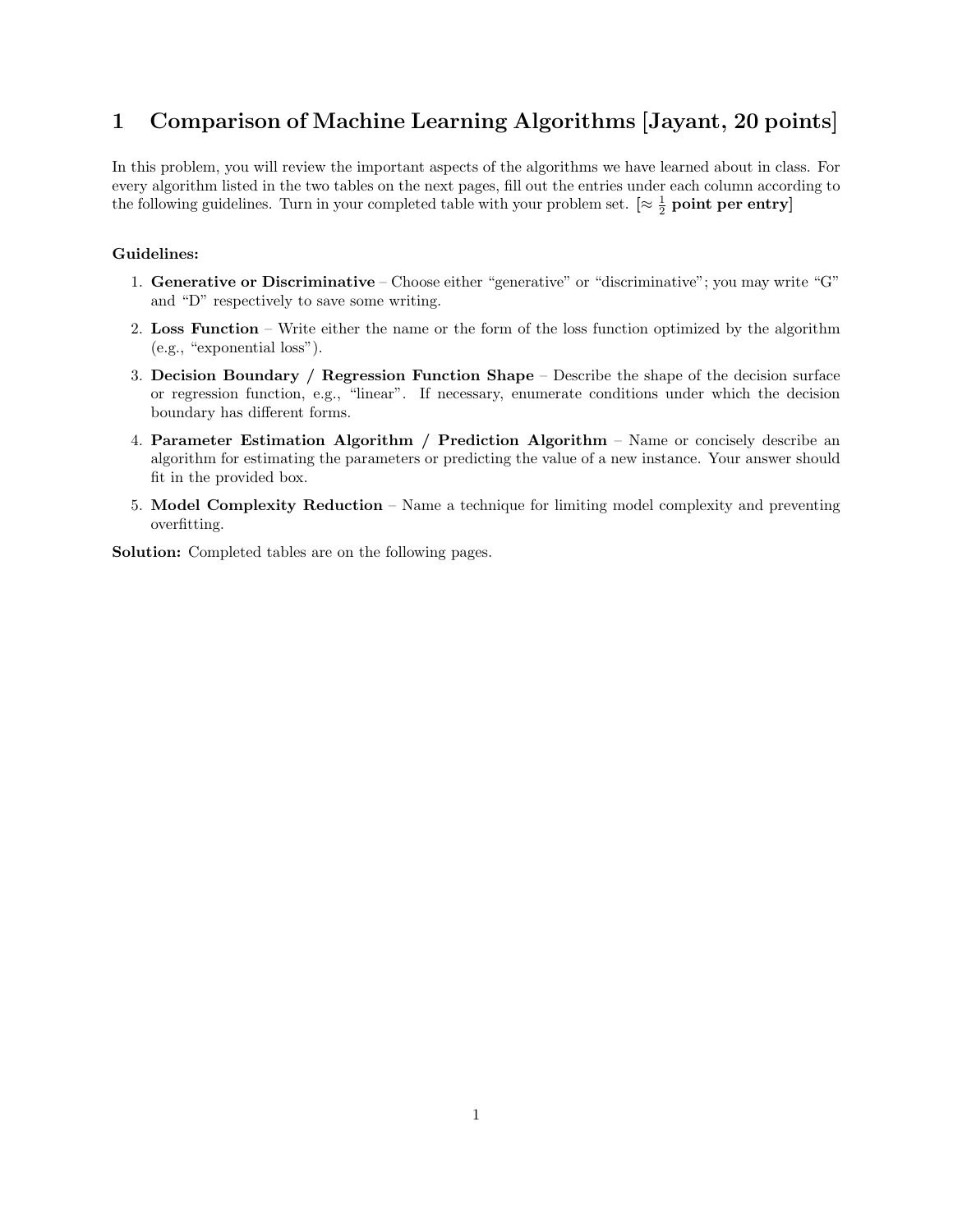| Learning<br>Method                                                 | Generative<br><b>or</b><br>Discriminative? | Func-<br>Loss<br>tion                           | Decision Boundary                                                                     | Parameter Estimation Algorithm                                                                  | Model Complexity Re-<br>duction                           |
|--------------------------------------------------------------------|--------------------------------------------|-------------------------------------------------|---------------------------------------------------------------------------------------|-------------------------------------------------------------------------------------------------|-----------------------------------------------------------|
| Gaussian Naïve<br><b>Bayes</b>                                     | Generative                                 | $-\log P(X, Y)$                                 | Equal variance:<br>linear<br>boundary. Unequal vari-<br>ance: quadratic bound-<br>ary | Estimate $\hat{\mu}$ , $\hat{\sigma}^2$ , and $P(Y)$ using<br>maximum likelihood                | Place prior on parame-<br>ters and use MAP esti-<br>mator |
| Logistic Regres-<br>sion                                           | Discriminative                             | $-\log P(Y X)$                                  | Linear                                                                                | No closed form estimate. Opti-<br>mize objective function using gra-<br>dient descent.          | $L_2$ regularization                                      |
| Decision Trees                                                     | Discriminative                             | Either<br>$-\log P(Y X)$<br>or zero-one<br>loss | Axis-aligned partition of<br>feature space                                            | Many algorithms: ID3, CART,<br>C4.5                                                             | Prune tree or limit tree<br>depth                         |
| $K$ -Nearest<br>Neighbors                                          | Discriminative                             | zero-one loss                                   | Arbitrarily complicated                                                               | Must store all training data to<br>classify new points. Choose $K$ us-<br>ing cross validation. | Increase $K$                                              |
| Support Vector<br>Machines (with<br>slack variables,<br>no kernel) | Discriminative                             | hinge<br>loss:<br>$ 1-y(w^Tx) _+$               | linear (depends on ker-<br>nel)                                                       | Solve quadratic program to find<br>boundary that maximizes margin                               | Reduce $C$                                                |
| Boosting<br>(with<br>decision stumps)                              | Discriminative                             | exponential<br>loss:<br>$\exp\{-yf(x)\}\$       | Axis-aligned partition of<br>feature space                                            | AdaBoost                                                                                        | Reduce the number of it-<br>erations                      |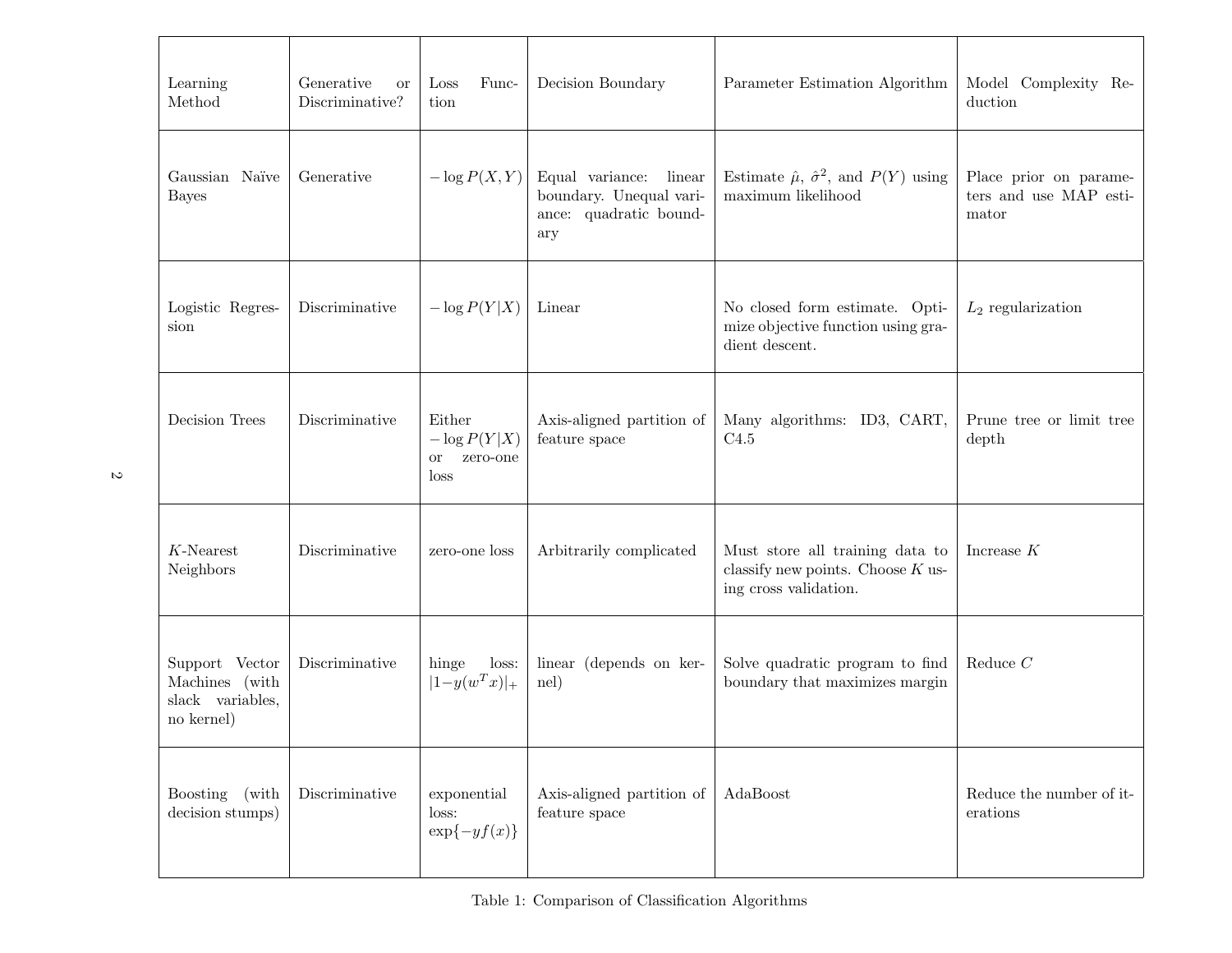| Learning Method                                            | Loss Function                         | Regression<br>Function<br>Shape               | Parameter Estimation Algorithm                                                     | Prediction Algorithm                                           |
|------------------------------------------------------------|---------------------------------------|-----------------------------------------------|------------------------------------------------------------------------------------|----------------------------------------------------------------|
| Linear<br>Regression<br>(assuming<br>Gaussian noise model) | loss:<br>square<br>$({\tilde Y}-Y)^2$ | Linear                                        | Solve $\beta = (X^T X)^{-1} X^T Y$                                                 | $\hat{Y} = X\beta$                                             |
| Nadaraya-Watson Kernel Regres-<br>sion                     | loss:<br>square<br>$(\hat{Y} - Y)^2$  | Arbitrary                                     | Store all training data. Choose<br>kernel bandwidth $h$ using cross<br>validation. | $f(x) = \frac{\sum_i y_i K(x_i,x)}{\sum_i K(x_i,x)}$           |
| Regression Trees                                           | loss:<br>square<br>$(\hat{Y} - Y)^2$  | Axis-aligned<br>partition of<br>feature space | Many: ID3, CART, C4.5                                                              | Move down tree based on<br>$x$ , predict value at the<br>leaf. |

Table 2: Comparison of Regression Algorithms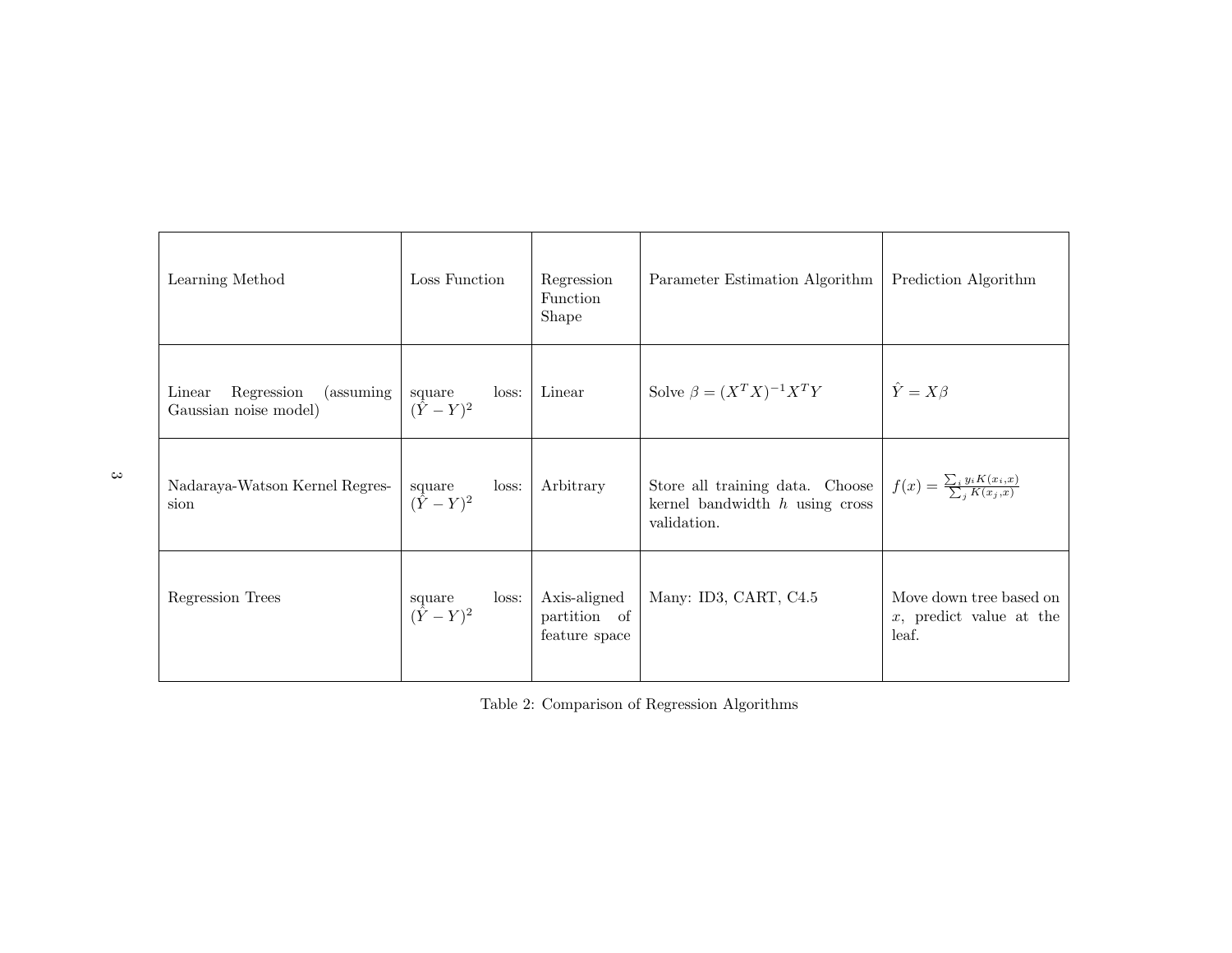## 2 Comparison of Machine Learning Algorithms [Jayant, 15 pts]

In this problem, you will review the important aspects of the algorithms we have learned about in class since the midterm. For every algorithm listed in the two tables on the next pages, fill out the entries under each column according to the following guidelines. Do not fill out the greyed-out cells. Turn in your completed table with your problem set.

## Guidelines:

- 1. Generative or Discriminative Choose either "generative" or "discriminative"; you may write "G" and "D" respectively to save some writing.
- 2. Loss Function Write either the name or the form of the loss function optimized by the algorithm (e.g., "exponential loss"). For the clustering algorithms, you may alternatively write a short description of the loss function.
- 3. Decision Boundary Describe the shape of the decision surface, e.g., "linear". If necessary, enumerate conditions under which the decision boundary has different forms.
- 4. Parameter Estimation Algorithm / Prediction Algorithm Name or concisely describe an algorithm for estimating the parameters or predicting the value of a new instance. Your answer should fit in the provided box.
- 5. Model Complexity Reduction Name a technique for limiting model complexity and preventing overfitting.
- 6. Number of Clusters Choose either "predetermined" or "data-dependent"; you may write "P" and "D" to save time.
- 7. Cluster Shape Choose either "isotropic" (i.e., spherical) or "anisotropic"; you may write "I" and "A" to save time.

Solution: Completed tables are on the following pages.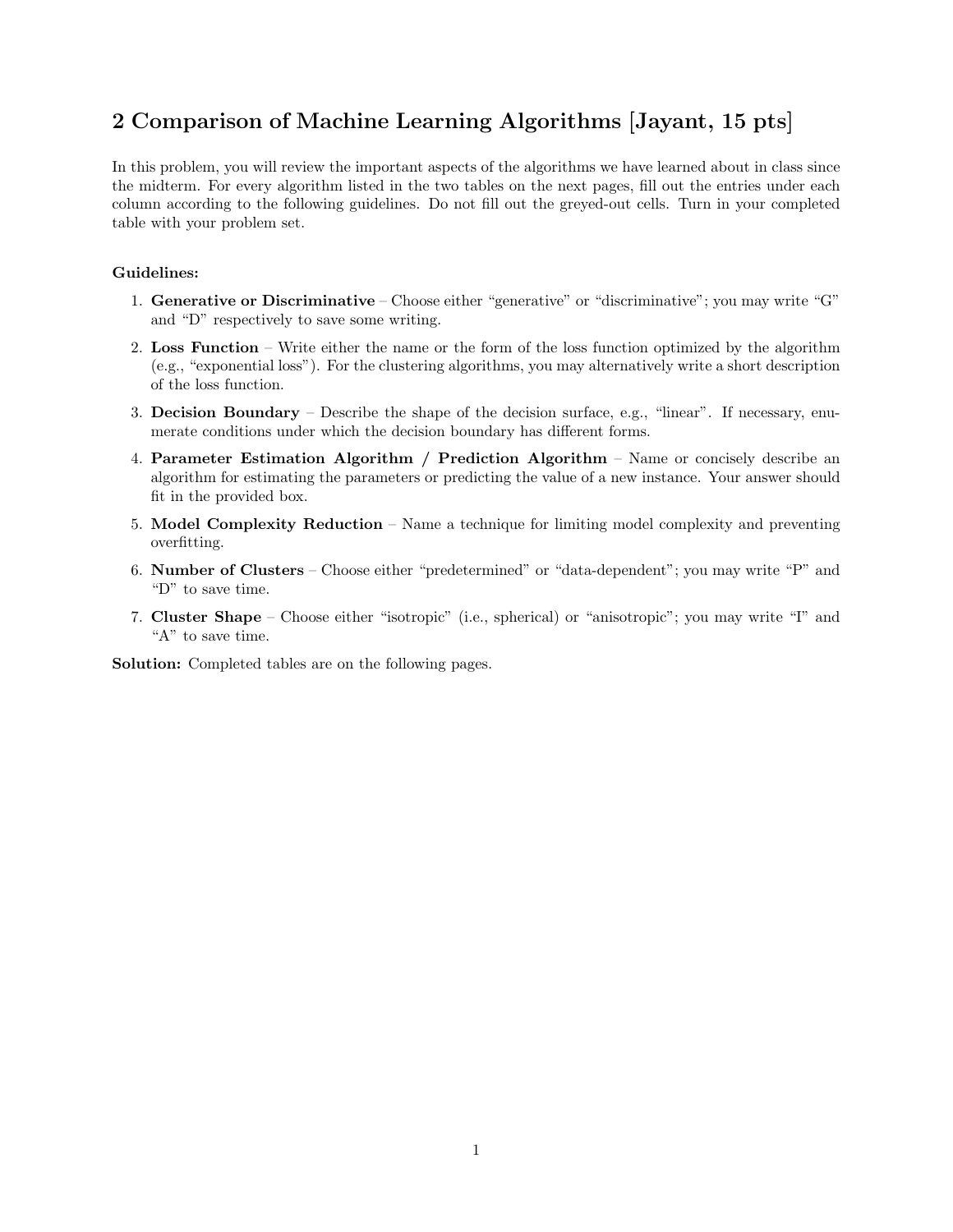| Learning<br>Method      | Generative<br><b>or</b><br>Discriminative? | Func-<br>Loss<br>tion | Parameter<br>Estimation<br>Algorithm | Prediction<br>Algorithm                                                           | Model Complexity Reduction                                               |
|-------------------------|--------------------------------------------|-----------------------|--------------------------------------|-----------------------------------------------------------------------------------|--------------------------------------------------------------------------|
| Bayes Nets              | Generative                                 | $-\log P(X, Y)$       | MLE                                  | Variable Elimination                                                              | MAP                                                                      |
| Hidden Markov<br>Models | Generative                                 | $-\log P(X, Y)$       | MLE                                  | Forward-<br>Viterbi<br><sub>or</sub><br>Backward, depending on<br>prediction task | MAP                                                                      |
| Neural Networks         | Discriminative                             | Sum-squared<br>error  | Back-<br>Propagation                 | Forward Propagation                                                               | Reduce number of hidden lay-<br>ers, regularization, early stop-<br>ping |

Table 1: Comparison of Classification Algorithms